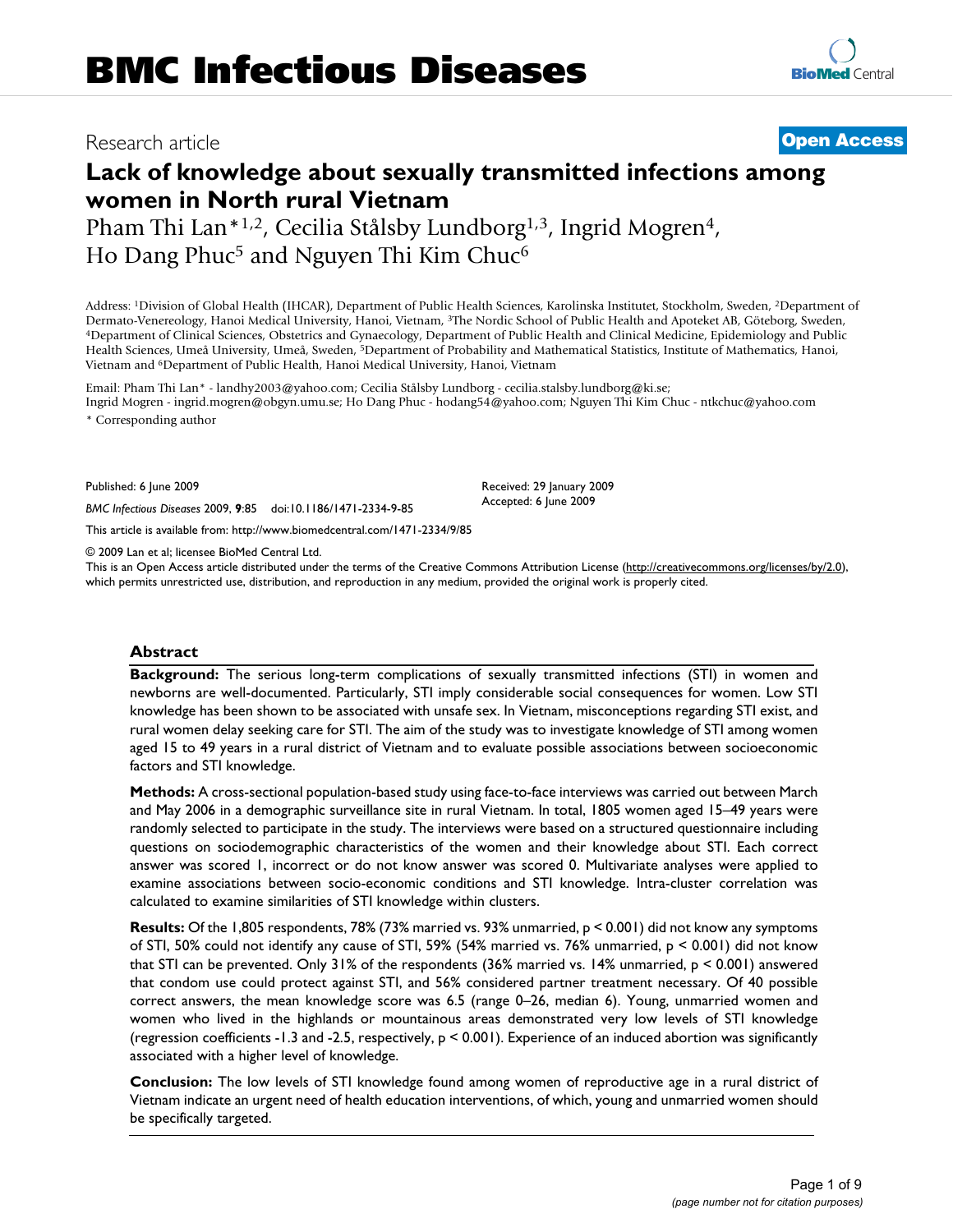#### **Background**

Sexually transmitted infections (STI) constitute a huge health and economic burden for low-income countries [[1\]](#page-7-0). The presence of an STI, particularly an ulcer-causing STI, can enhance the acquisition and transmission of HIV [[2\]](#page-7-1). The serious long-term complications of STI in women and newborns are well-documented [\[3-](#page-7-2)[5](#page-7-3)]. Furthermore, STI imply considerable social consequences particularly for women, including stigmatisation, domestic abuse and even abandonment. In low-income countries, women are more vulnerable to reproductive health problems with serious sequelae of STI, and less likely to receive appropriate and timely care than women in high-income countries [[3\]](#page-7-2). Low STI knowledge has been shown to be connected with unsafe sex practices and HIV [[6](#page-7-4)]. In low-income countries, STI often go undiagnosed and untreated due to lack of knowledge and/or non-availability of healthcare facilities. Little emphasis on educational and other efforts to prevent infection occurring in the first place is one of common reasons why STI control programmes often fail in low-income countries [[1](#page-7-0)].

In Vietnam, the potential for significant HIV and STI epidemics has been documented [[7](#page-7-5)]. Annually, more than 130,000 STI cases are reported nationwide [report of the National Institute of Dermato-Venereology, Vietnam, 2007], which probably represent an underreporting of the true situation because of self-medication [\[8\]](#page-7-6), treatment by drug sellers [[9](#page-7-7)], and non-reported STI cases from private providers. Furthermore, there is a rapid increase in new HIV cases, of which the majority are believed to have been sexually transmitted [\[10](#page-7-8)]. STI is common among high-risk groups [\[11-](#page-7-9)[13\]](#page-7-10) and also not uncommon in the general population [[14](#page-7-11)]. Urbanisation and social transition in Vietnam have resulted in labour migration, which can lead to unsafe sexual behaviour including increasing STI/ HIV risks [[5\]](#page-7-3). The existence of misconceptions about STI among people in the community [\[15\]](#page-7-12) as well as delay in seeking care for STI among women in rural areas [\[16](#page-7-13)] have been shown recently. Data on knowledge about STI in Vietnam are limited [\[17](#page-7-14)]. Most studies of STI-related knowledge are based on purposive samples [\[15](#page-7-12),[18,](#page-7-15)[19\]](#page-7-16), at STI treatment facility [[16\]](#page-7-13), or have focused on high-risk groups [\[20\]](#page-7-17). Understanding people's knowledge regarding STI could provide an important basis for the development of interventions to promote early healthcare-seeking behaviour and protective practice for STI, and avoid its complications.

The aim of this study was to investigate knowledge of STI among women aged 15–49 in rural Vietnam and, further to evaluate possible associations between socioeconomic factors and STI knowledge.

#### **Methods**

#### *Study site and population*

The study was conducted within a demographic surveillance site (named FilaBavi) in Bavi district, northern Vietnam. The district is located 60 km west of Hanoi, the capital and covers an area of 410 km2, including lowland, highland, and mountainous areas. The district was considered typical of Vietnam in socioeconomic and health status [[21\]](#page-7-18). The number of inhabitants is approximately 240,000 people, living in 32 communes. Each commune has 6,000 to 10,000 inhabitants divided into a number of villages. Farming and livestock breeding are the main economic activities in the district.

The FilaBavi was developed within the Health Systems Research Project supported by Sida/SAREC, Sweden, with the overall aim was to implement a longitudinal epidemiological surveillance system that could generate basic health and healthcare data, supply information for health planning, serve as a background and sampling frame for specific studies, and constitute a setting for epidemiological training. Sixty nine clusters (out of 352) in the district were randomly selected with probability proportional to population size to constitute the sample for FilaBavi. The FilaBavi study base has 69 clusters with approximately 12,000 households and 51,000 inhabitants (approximately 20% of the district's total population). Women aged 15 to 49 years constitute 28% of the population. Of them, approximately 70% are married. In FilaBavi, a cluster was defined as a village. On average, there were about 160 households and 670 inhabitants in each cluster.

The current study was a cross-sectional study using a faceto-face interview based on a structured questionnaire. This was part of a larger project in the same setting that comprises a study on prevalence of reproductive tract infections (RTI) including STI [\[14](#page-7-11)]. The study sample size was estimated in order to investigate RTI/STI prevalence among married women in the primary study [\[14](#page-7-11)]. We used random sampling method to select 17 clusters (out of 69) of FilaBavi for the study. Based on the lists of women, we selected randomly about 100 to 110 women aged 15 to 49 years in each cluster for the interview. Totally, 1,805 women were selected to participate in the current study.

#### *Questionnaire development*

The questionnaire (see Additional file [1](#page-7-19)) was developed mainly based on findings of a qualitative study conducted in the same setting [[15](#page-7-12)] and previous studies elsewhere [[19](#page-7-16),[22\]](#page-7-20). It was reviewed with the surveyors of FilaBavi, pre-tested and revised several times to ensure if it is understandable and suitable to the sociocultural context of the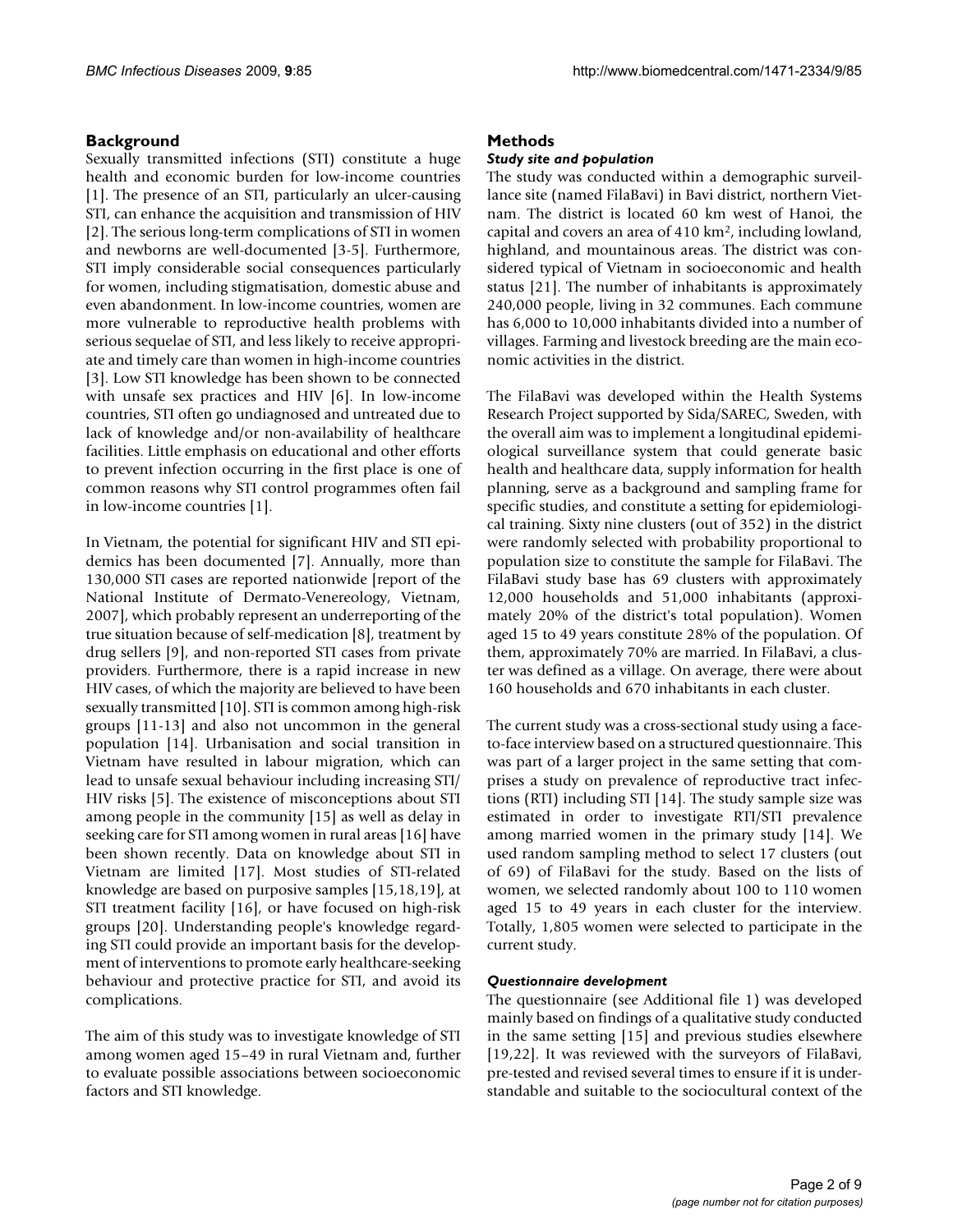study area. The questionnaire was pilot tested in one cluster (100 women), which was not included in the analysis for this paper. The questionnaire contained questions regarding: respondents' socio-demographic information; experiences related to childbearing; and questions concerning STI knowledge including characteristics of abnormal vaginal discharge, suspected symptoms, possible causes, transmission, curability, complications, partner treatment and prevention. Information on self-reported STI or STI-related symptoms during life-time and selfreported STI-related symptoms during the past 6 months and at the time of the interview was also requested.

#### *Data collection and analysis*

The study was conducted between March and May, 2006. Firstly, the surveyors and the field supervisors of FilaBavi, who lived in the district, were trained to be familiar with the questionnaire and were informed about data collection procedures. Then the interview was performed privately at respondents' homes by 42 trained female surveyors. The field supervisors checked all the collected forms and conducted re-interviews of approximately five percent of the forms to ensure the quality of data collected. Data regarding the economic status of the women were extracted from the available demographic database of FilaBavi.

Collected data were processed and analysed using SPSS version 13. Overall STI knowledge was evaluated by scoring correct answers. All correct responses were given a score of 1 and incorrect or "do not know" responses were given a score of 0. Proportions, mean, median, minimum and maximum were used for the descriptive analysis. Chi-Square tests were performed to examine the difference between proportions. Linear regression models were employed to explain relations between dependent and independent variables controlling for confounders. Multivariate logistic regression was used to identify factors influencing women's STI knowledge. Moreover, MLwiN version 1.1 was used for multilevel linear regression analysis and for calculation of intra-cluster correlation coefficient (ICC) examining the similarities of knowledge of women within clusters. Interviewer variances were also calculated. Regression coefficients were adjusted for ICC.

# *Ethics*

The study was approved by the regional ethics committee in Stockholm, Sweden and by Hanoi Medical University, Vietnam. The study's aims were explained and verbal consent was granted by all respondents before interview. The respondents were informed that the participation was voluntary, and that they could withdraw at any time of the study without any adverse consequence. They were encouraged to tell their experiences and views of the issues under study. They were also assured that they would remain anonymous in any future written report from the study, and their responses would be treated with confidentiality.

# **Results**

# *The characteristics of respondents*

We had a response rate of 100%. Among the 1,805 respondents, 1,360 were married (including married and lived with husband 1,295, married but separated 8, divorced 22, or widowed 35) and 445 were unmarried, the mean age was 32 years. Almost all women aged 15 to 19 years (97%) were unmarried. Among married women, the mean age at first marriage was 20.9 years (range 13– 43) and the mean number of children was 2.3 (range 0– 8). Nearly half of the respondents lived in the lowland. Majority of the respondents were farmers. Literacy reached 99.6% in the study population. The characteristics of respondents are shown in Table [1](#page-3-0).

# *Knowledge about STI*

# *Overall STI knowledge*

Table [2](#page-4-0) displays the proportions of unmarried and married women answering questions regarding STI knowledge. The most common signs of abnormal vaginal discharge, defined by the respondents, were odour and excessive amount (35.5% and 24.8% of responses, respectively). Three-fourths of unmarried women did not know the common characteristics of abnormal vaginal discharge. Among suspected symptoms of STI, vaginal itching was the most frequently mentioned by the respondents (16%), followed by abnormal vaginal discharge (9.5%). Only 1.3% women considered urethral discharge in men as a suspected symptom of STI. Similarly, low abdominal pain (in women), and dyspareunia or dysuria was rarely mentioned by the respondents. Seventy eight percent of women (73% married vs. 93% unmarried,  $p < 0.001$ ) did not report knowledge of any symptom of STI. Only five percent of the women knew that possible causes of STI were micro organisms. Bad hygiene and having sex during menstruation or soon after delivery were mentioned as "causes" (based on the respondents' own words) of STI by 11.5% and 2.8% of women, respectively. Two-fifths of the women answered that STI was caused by being unfaithful or having unsafe sex. Half of the respondents did not know any "cause" of STI. The proportions of respondents who correctly answered the question concerning STI transmissibility and the necessity of partner treatment were 76.5% and 55.9%, respectively. Concerning STI curability, 16.3% women considered gonorrhoea and/or syphilis as curable diseases. Twenty one percent of the respondents mentioned HIV/AIDS as incurable while 14 women thought HIV/AIDS could be cured. Concerning sequelae of untreated STI, the correct answer rates were very low, while 59% of the women (54% married vs. 76% unmar-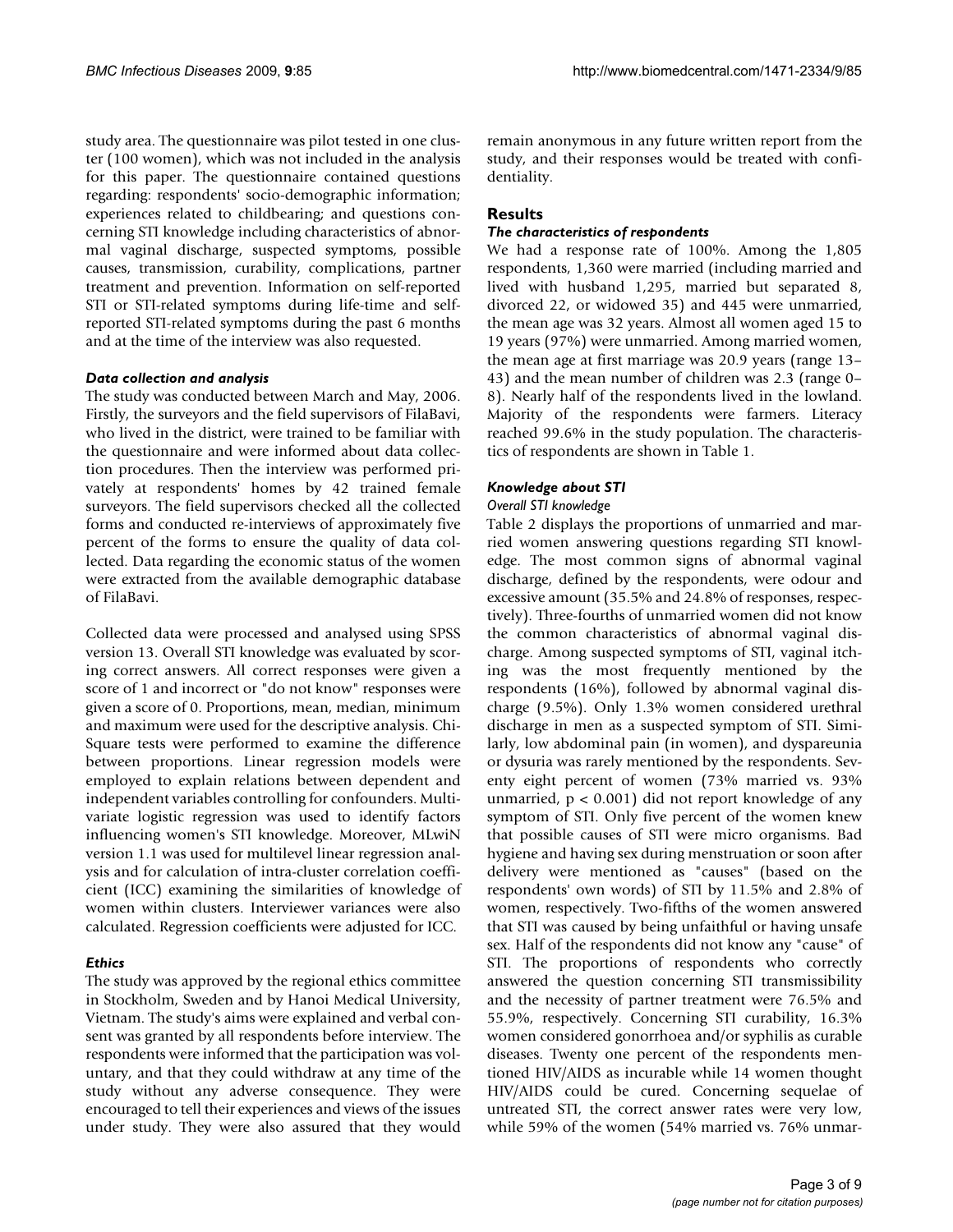|                                                         | Unmarried                           | Married          | Total          |
|---------------------------------------------------------|-------------------------------------|------------------|----------------|
|                                                         | % ( $n = 445$ )                     | % ( $n = 1360$ ) | $% (N = 1805)$ |
| Age group (years)                                       |                                     |                  |                |
| $15 - 19$                                               | 61.6                                | 0.6              | 15.6           |
| $20 - 29$                                               | 31.5                                | 24.1             | 25.9           |
| $30 - 39$                                               | 3.8                                 | 35.4             | 27.6           |
| $40 - 49$                                               | 3.1                                 | 39.9             | 30.9           |
| <b>Education</b>                                        |                                     |                  |                |
| Illiterate                                              | 0.9                                 | 0.3              | 0.4            |
| Primary school (< 6 years)                              | 9.4                                 | 14.8             | 13.4           |
| Secondary school (6-9 years)                            | 29.2                                | 65.5             | 56.6           |
| High school (10-12 years)                               | 49.0                                | 12.9             | 21.8           |
| College/university                                      | 11.5                                | 6.5              | 7.8            |
| <b>Occupation</b>                                       |                                     |                  |                |
| Farmer                                                  | 27.6                                | 78.6             | 66.0           |
| Government staff                                        | 1.3                                 | 6.4              | 5.1            |
| Worker/hire labour                                      | 11.7                                | 5.0              | 6.6            |
| Trader and others (housewife, unemployed)               | 4.9                                 | 9.9              | 8.7            |
| Student ±                                               | 54.4                                | 0.1              | 13.5           |
| Economic status #                                       |                                     |                  |                |
| I <sup>st</sup> quintile group                          | 12.6                                | 13.5             | 13.3           |
| 2 <sup>nd</sup> quintile group                          | 21.1                                | 18.8             | 19.4           |
| 3rd quintile group <sup>c</sup>                         | 19.6                                | 20.1             | 20.0           |
| 4 <sup>th</sup> quintile group                          | 19.8                                | 22.3             | 21.7           |
| 5 <sup>th</sup> quintile group                          | 27.0                                | 25.2             | 25.6           |
| <b>Place of residence</b>                               |                                     |                  |                |
| Lowland                                                 | 42.0                                | 45.1             | 44.3           |
| Highland                                                | 31.0                                | 29.6             | 30.0           |
| Mountainous                                             | 27.0                                | 25.3             | 25.7           |
| <b>Experience of childbirth</b>                         | $NA$ <sup><math>\angle</math></sup> | 97.6             |                |
| Had at least one induced abortion                       | $NA*$                               | 37.4             |                |
| Had at least one adverse pregnancy outcome <sup>§</sup> | $NA*$                               | 20.5             |                |

<span id="page-3-0"></span>

| Table 1: Socio-demographic characteristics and childbearing experience of 1805 women aged 15–49 years in North rural Vietnam |  |  |  |
|------------------------------------------------------------------------------------------------------------------------------|--|--|--|
|------------------------------------------------------------------------------------------------------------------------------|--|--|--|

NA Not applicable, these questions were not asked because of the sensitiveness

± Secondary school 18%, high school 69%, college/university 13%, under 21 years of age 92%

# Based on household's wealth index performed as principal component from economic indicators (including incomes, expenditures and debt), housing and sanitary conditions, land area and household assets

¥ Being unmarried but having experience of childbirth: 7, none of them reported having induced abortion or adverse pregnancy outcome § Miscarriage 216, still birth 38, premature birth 27, and neonatal death 10

ried, p < 0.001) did not know of any complication. There were significantly more unmarried than married women who were unaware that STI could be prevented. The results also demonstrated significant differences in proportions of unmarried and married women who mentioned ways of STI prevention such as using condoms, avoiding injecting illicit drugs, and keeping good hygiene (Table [2\)](#page-4-0).

Out of 40 possible correct answers, the mean knowledge score was 6.5 (minimum 0, maximum 26, and median 6). There was an association of STI knowledge between women within cluster (ICC =  $0.25$ ,  $p < 0.01$ ). The highest mean knowledge score 9.9 (minimum 0, maximum 26) was obtained from a cluster in the lowland, and the lowest mean score 3.6 (minimum 0, maximum 12) was obtained in a cluster in the mountainous area. The calculation of interviewer variances had been made showing the ICC of  $0.08$ ,  $p > 0.05$ .

A knowledge score of zero was found among 31% unmarried and 5% married women. More than a quarter (26.7%) of the respondents who were students reported no knowledge about STI. The proportion of women with a knowledge score of zero was significantly higher among women living in the remote areas (15.2%) compared to those living in the lowland (6.6%), and among women without experience of induced abortion compared to women having had at least one abortion (14.8% vs. 2.8%).

#### *Factors influencing STI knowledge*

The multiple linear regression model (Table [3\)](#page-5-0) describes the impact of socioeconomic conditions and self-reported STI-related symptoms (independent variables) on the overall knowledge score (dependent variable). A higher level of STI knowledge was significantly associated with being married, being aged 20 to 29 years, being a worker or a government staff, higher educational level, living in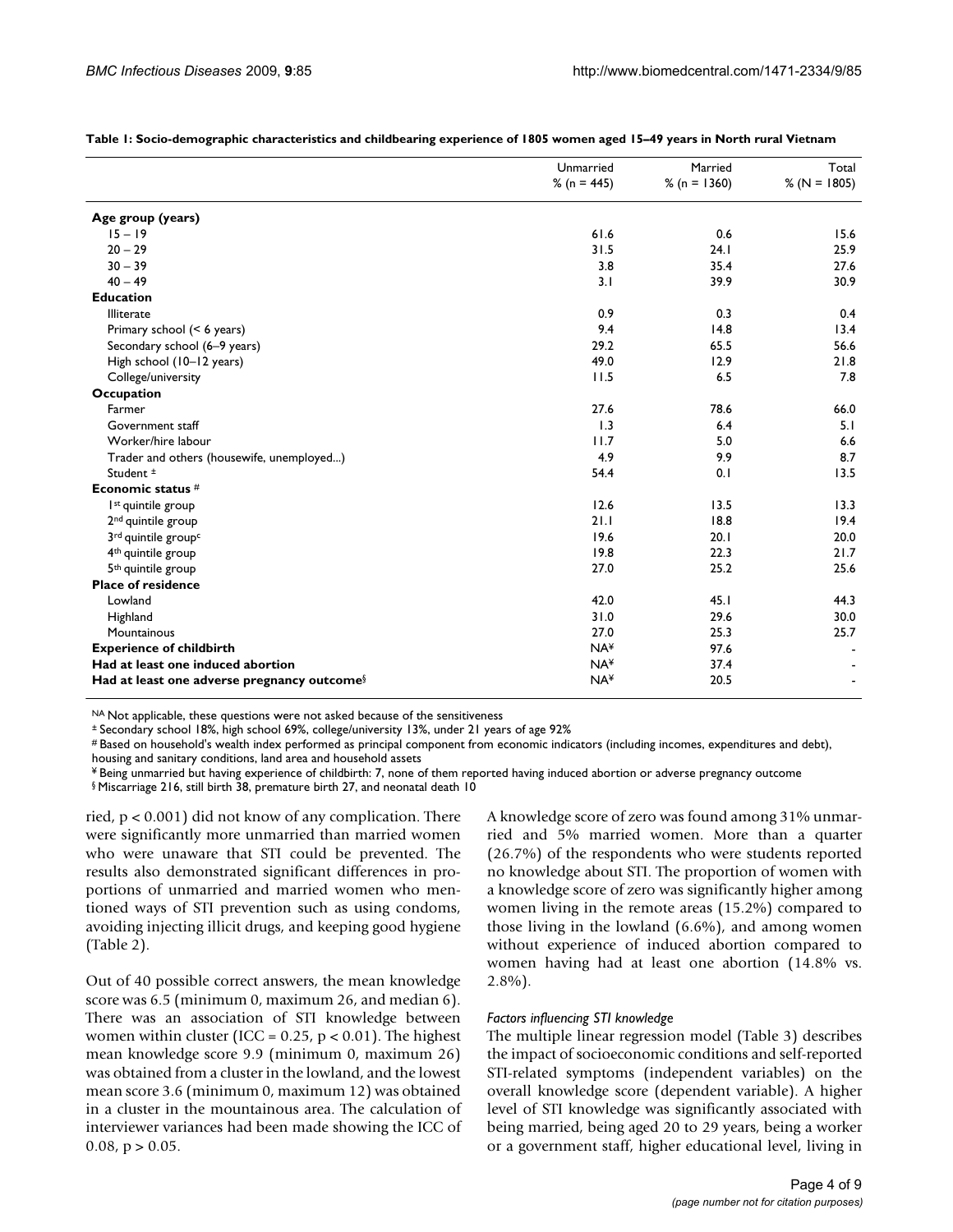| Correctly identifying                                        | Unmarried<br>% (n = $445$ ) | Married<br>% (n = $1360$ ) | Total<br>% ( $N = 1805$ ) | P value <sup>a</sup> |
|--------------------------------------------------------------|-----------------------------|----------------------------|---------------------------|----------------------|
| Characteristics of abnormal vaginal discharge                |                             |                            |                           |                      |
| Greater amount than usual                                    | 12.1                        | 28.9                       | 24.8                      | 0.000                |
| Odour                                                        | 14.4                        | 42.4                       | 35.5                      | 0.000                |
| Changes of colour (yellow-green/powdery/foamy/blood-stained) | 4.7                         | 24.0                       | 19.2                      | 0.000                |
| <b>Suspected symptoms</b>                                    |                             |                            |                           |                      |
| Abnormal vaginal discharge (in women)                        | 1.8                         | 12.0                       | 9.5                       | 0.000                |
| Urethral discharge (in men)                                  | 0.2                         | 1.6                        | 1.3                       | 0.023                |
| Genital ulcers/genital warts                                 | 2.9                         | 9.3                        | 7.8                       | 0.000                |
| Lower abdominal pain (not related to menses)                 | 0.2                         | 4.7                        | 3.6                       | 0.000                |
| Genital itching                                              | 4.5                         | 19.8                       | 16.0                      | 0.000                |
| Dyspareunia/dysuria                                          | 0.2                         | 5.7                        | 4.3                       | 0.000                |
| <b>Possible "causes" of STI</b>                              |                             |                            |                           |                      |
| Microorganisms (bacteria/virus)                              | 2.2                         | 5.8                        | 4.9                       | 0.003                |
| Being unfaithful/unsafe sex                                  | 31.7                        | 43.4                       | 40.5                      | 0.000                |
| Unsafe blood transfusion/intravenous drug use                | 11.2                        | 14.8                       | 13.9                      | 0.061                |
| <b>STI can be transmitted</b>                                | 62.0                        | 81.2                       | 76.5                      | 0.000                |
| <b>Routes of transmission</b>                                |                             |                            |                           |                      |
| Sexual intercourse                                           | 56.9                        | 78.7                       | 73.3                      | 0.000                |
| <b>Blood transfusion</b>                                     | 14.2                        | 11.8                       | 12.3                      | 0.181                |
| Sharing needle                                               | 0.1                         | 7.3                        | 8.0                       | 0.055                |
| Mother to child                                              | 8.1                         | 5.7                        | 6.3                       | 0.076                |
| Necessity of partner examination/treatment                   | 33.3                        | 63.3                       | 55.9                      | 0.000                |
| <b>Complications of STI if untreated</b>                     |                             |                            |                           |                      |
| Infertility                                                  | 14.6                        | 20.2                       | 18.8                      | 0.008                |
| Cervical cancer/ectopic pregnancy                            | 6.1                         | 25.9                       | 21.0                      | 0.000                |
| Adverse pregnancy outcome                                    | 3.8                         | 10.3                       | 8.7                       | 0.000                |
| STI can be prevented                                         | 44.9                        | 71.3                       | 64.8                      | 0.000                |
| <b>Ways of STI prevention</b>                                |                             |                            |                           |                      |
| Being faithful                                               | 28.5                        | 33.2                       | 32.1                      | 0.067                |
| Using condom                                                 | 14.4                        | 35.9                       | 30.6                      | 0.000                |
| Avoid injecting illicit drugs                                | 7.2                         | 3.6                        | 4.5                       | 0.001                |

<span id="page-4-0"></span>

| Table 2: Responses to the questions about STI knowledge among 1805 women aged 15-49 years in North rural Vietnam |  |
|------------------------------------------------------------------------------------------------------------------|--|
|------------------------------------------------------------------------------------------------------------------|--|

a Chi – square statistic compares married and unmarried groups

the lowland, experience of induced abortion, having symptoms during the past 6 months. Knowledge was not significantly related to childbirth experience, self-reported STI/STI-related symptoms during lifetime or at the time of interview.

Multivariate logistic regression analysis (not shown) showed the impact of related factors on each aspect of STI knowledge of the study women. Notably, there were significant differences concerning STI knowledge in almost all aspects between married and unmarried women, between women living in the lowlands and in the mountainous or highland areas.

# **Discussion**

The most important finding in our study was the low level of basic knowledge regarding STI among the respondents. The average overall knowledge score was as low as 6.5 (of 40 possible correct answers). There were relatively low proportions of women who could correctly answer about suspected symptoms, causes, curability and complications of STI. Urethral discharge in men, an important symptom of STI was neglected by the study respondents, and majority of the women did not report knowledge of any symptom of STI. Meanwhile, the concepts that bad hygiene, sex during menses or soon after delivery, multiple childbirths or abortions are "causes" of STI, and untreated STI can lead to HIV/AIDS also existed among the respondents. These findings are consistent with other qualitative studies in Vietnam showing limited knowledge [[15](#page-7-12),[18\]](#page-7-15) and misconceptions regarding STI among people in the community [[15](#page-7-12)[,19\]](#page-7-16).

Our study showed a certain number of the study women did not know if STI can be prevented, and a low percentage of women gave correct answers about STI prevention. Condom use is considered the single, most efficient, available means to reduce the sexual transmission of both HIV and STI [[23](#page-7-21)]. Nevertheless, in Vietnam, low knowledge of condom use for STI prevention among the general population has been previously shown [\[24](#page-7-22)]. A study in India also shows 22% of young girls do not know about con-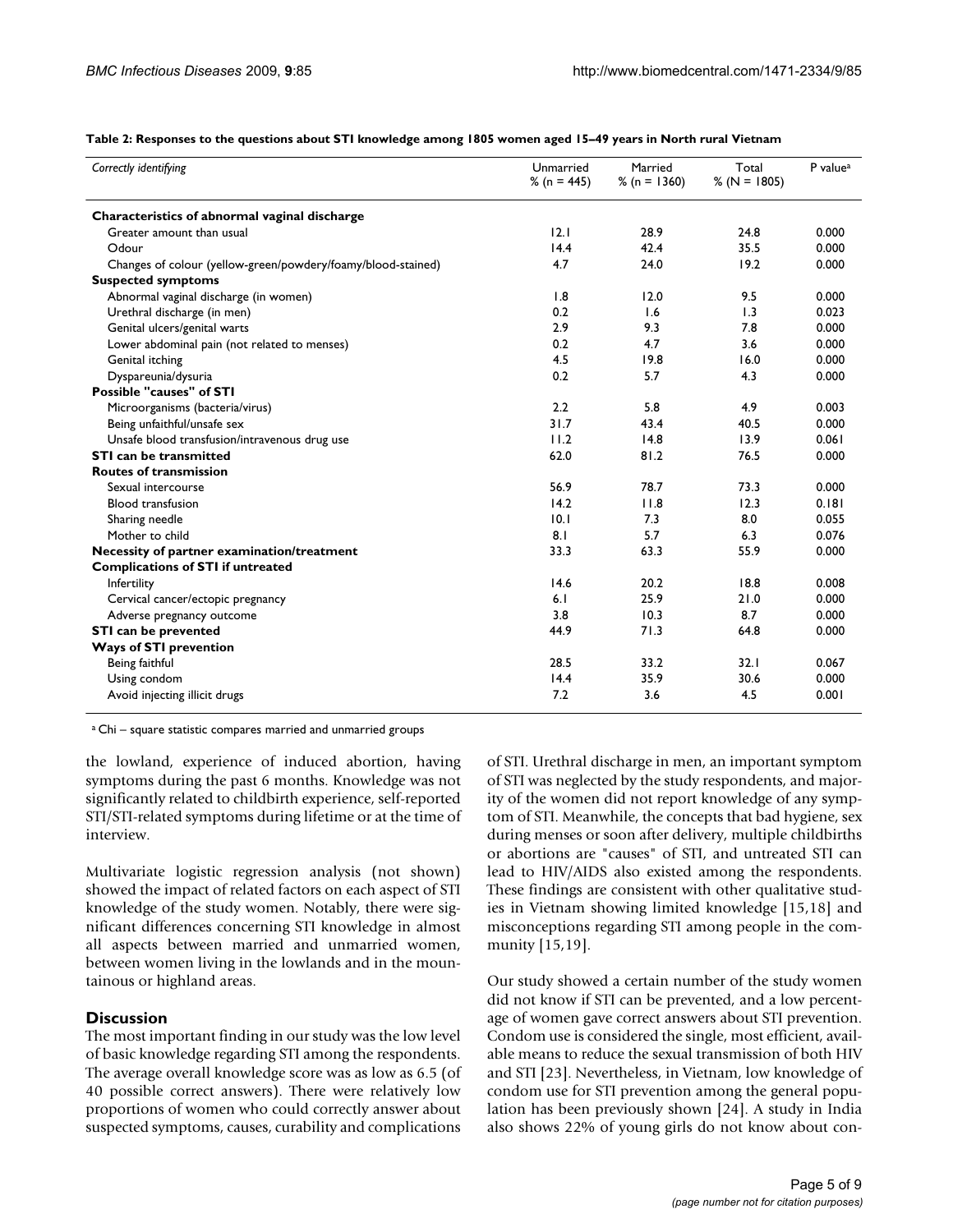|                                                         | Number of participants | Mean score | Linear regression                   |           |
|---------------------------------------------------------|------------------------|------------|-------------------------------------|-----------|
|                                                         |                        |            | Regression coefficient <sup>b</sup> | P-value   |
| <b>Marital status</b>                                   |                        |            |                                     |           |
| Unmarried                                               | 445                    | 4.3        | $-2.4$                              | 0.000     |
| Married                                                 | 1360                   | 7.3        | 0                                   | reference |
| Age (years)                                             |                        |            |                                     |           |
| $15 - 19$                                               | 282                    | 3.9        | $-1.3$                              | 0.003     |
| $20 - 29$                                               | 468                    | 7.1        | 0                                   | reference |
| $30 - 39$                                               | 498                    | 6.9        | $-0.7$                              | 0.003     |
| $40 - 49$                                               | 557                    | 7.3        | $-0.3$                              | 0.092     |
| <b>Education</b>                                        |                        |            |                                     |           |
| Primary/illiterate                                      | 250                    | 5.1        | $-1.2$                              | 0.000     |
| Secondary                                               | 1022                   | 6.4        | 0                                   | reference |
| High school                                             | 393                    | 6.2        | 1.0                                 | 0.000     |
| College/university                                      | 140                    | 10.4       | 3.3                                 | 0.000     |
| Occupation                                              |                        |            |                                     |           |
| Farmer                                                  | 1192                   | 6.4        | 0                                   | reference |
| Government staff                                        | 93                     | 11.4       | 1.1                                 | 0.036     |
| Worker                                                  | 120                    | 7.0        | 0.9                                 | 0.002     |
| Trader/others                                           | 157                    | 7.4        | 0.5                                 | 0.165     |
| Student                                                 | 243                    | 4.6        | 0.8                                 | 0.046     |
| <b>Place of residence</b>                               |                        |            |                                     |           |
| Lowland                                                 | 799                    | 7.6        | 0                                   | reference |
| Highland                                                | 54 I                   | 5.7        | $-1.3$                              | 0.000     |
| Mountainous                                             | 465                    | 5.7        | $-2.5$                              | 0.000     |
| <b>Economic status</b>                                  |                        |            |                                     |           |
| I <sup>st</sup> quintile group                          | 239                    | 5.5        | $-0.3$                              | 0.163     |
| 2 <sup>nd</sup> quintile group                          | 350                    | 5.8        | $-0.2$                              | 0.283     |
| 3rd quintile group                                      | 361                    | 6.1        | 0                                   | reference |
| 4 <sup>th</sup> quintile group                          | 392                    | 6.7        | 0.0                                 | 0.762     |
| 5 <sup>th</sup> quintile group                          | 463                    | 7.9        | 0.4                                 | 0.087     |
| <b>Experience of induced abortion</b>                   |                        |            |                                     |           |
| <b>No</b>                                               | 1298                   | 6.0        | 0                                   | reference |
| Yes                                                     | 507                    | 8.0        | 0.7                                 | 0.001     |
| <b>Experience of childbirth</b>                         |                        |            |                                     |           |
| No                                                      | 464                    | 4.5        | $-0.7$                              | 0.244     |
| Yes                                                     | 1327                   | 7.3        | 0                                   | reference |
| Self-reported STI-related symptoms during last 6 months |                        |            |                                     |           |
| No                                                      | 1160                   | 5.9        | 0                                   | reference |
| Yes                                                     | 645                    | 7.6        | 0.6                                 | 0.002     |
|                                                         |                        |            |                                     |           |

<span id="page-5-0"></span>**Table 3: STI knowledge scores of 1805 women and socioeconomic factors in multiple linear regression models**

b Regression coefficient in multilevel analysis controlling for intra correlations of household and cluster

Positive regression coefficients indicate positive associations

Negative regression coefficients indicate negative associations

dom use could protect people from STI [\[25\]](#page-7-23). Among our respondents however, especially among the unmarried women, this knowledge was even less. Whereas, studies show that 92% of young people in Ho Chi Minh city know that the use of condoms protects against HIV [\[26](#page-7-24)], and that there is existence of adequate knowledge of HIV but little concern for STI among female sex workers [\[20](#page-7-17)]. The difference could possibly be due to an unbalanced effort that has been given to the combat against HIV/AIDS since 97.5% of the government funds were allocated for HIV/AIDS prevention and care, while only 2.5% were for STI control activities [[27](#page-7-25)]. This might put people at increased risk because of poor concern for STI. Besides, nearly half of our respondents either did not know the necessity of partner treatment or claimed that it was not necessary. Insufficient knowledge regarding STI prevention and partner treatment among the study women may result in neglecting the risks of unsafe sex.

Studies have shown that in a high-income society, better knowledge is not related to income or residence but related to higher education [\[28](#page-7-26)[,29](#page-7-27)], having ever had sex [[29](#page-7-27)], and STI history [\[28](#page-7-26)[,30](#page-8-0)]. Being knowledgeable about RTI was related to higher probability of self-reported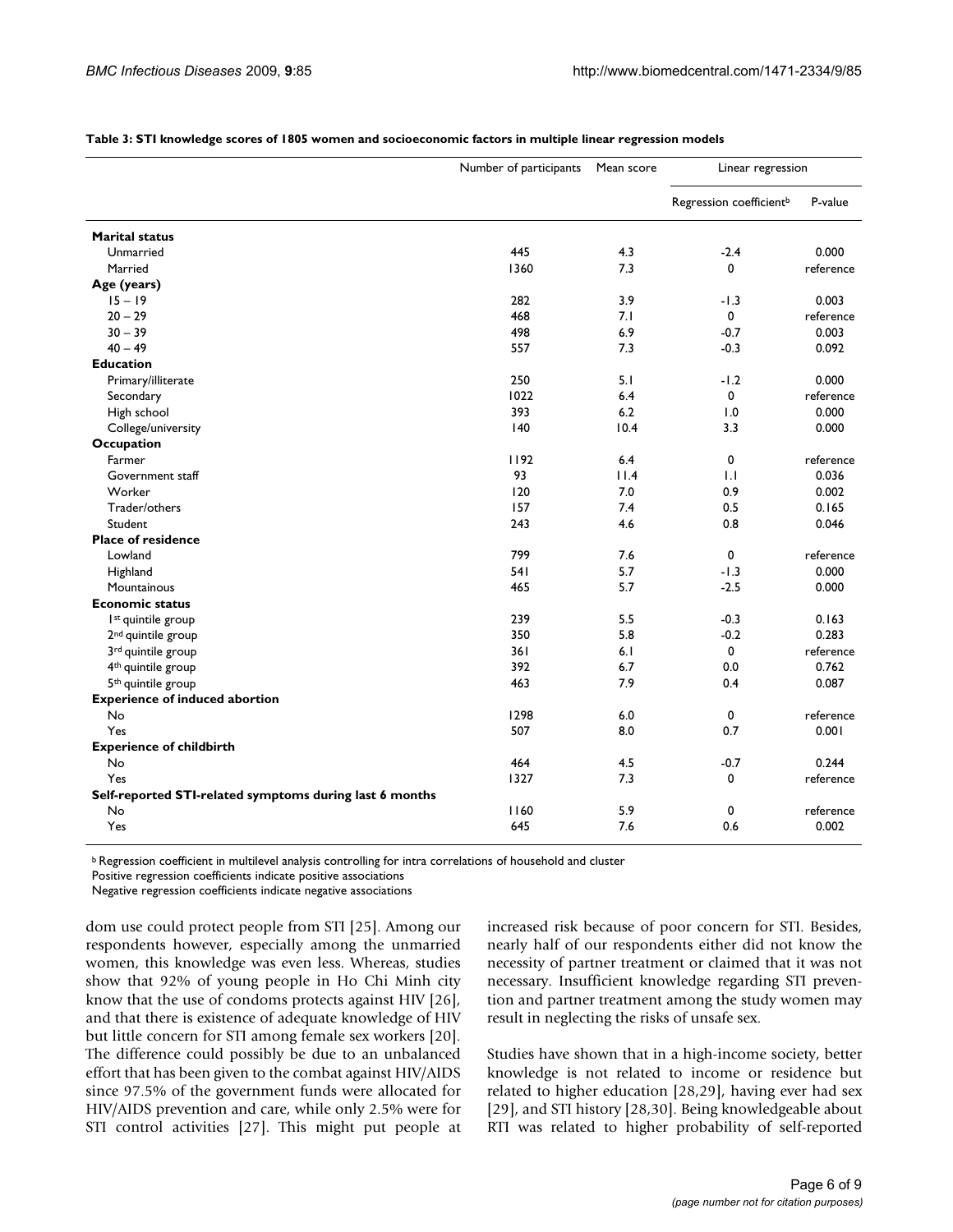symptoms has been shown among rural Chinese women [[31](#page-8-1)]. Our results showed that the overall STI knowledge was higher among married women and among those who had had self-reported symptoms during the past six months. Women with low education or low economic status had less knowledge of STI than those with higher education or economic category. Moreover, the results demonstrated an obvious association between low STI knowledge and residency in the mountainous and highland areas. This may reflect the fact that women with low education and from rural or remote areas wait before seeking care for STI [[16](#page-7-13)]. Lack of awareness of STI consequences among our respondents may have led delayed treatment.

In our study, up to one-third of the unmarried women reported no knowledge about STI. Moreover, the women under the age of 20 demonstrated the lowest level of STI knowledge. This may be partially due to the sensitive nature of the issue and feelings of shame among women, especially unmarried women, when talking about STI [[15](#page-7-12),[18\]](#page-7-15).

To our knowledge, one new finding in our study is the impact of experience of induced abortion, but not of childbirth, on STI knowledge. Those who have experienced an induced abortion might have been provided information, by healthcare providers, about the prevention of unwanted pregnancies, which is associated with STI knowledge. However, women who go to health facilities for childbirth might not receive information about diseases related to sexuality. Thus, how healthcare providers phrase their information may play an important role in improving people's STI knowledge.

Furthermore, the analysis showed that the intra-cluster correlation coefficient was significantly greater than  $0$  ( $p$  < 0.01), which indicated the existence of relations between knowledge levels of women in each cluster. This may be caused by information acquired from peers/friends within the cluster. This could be easily understood by the fact that women having symptoms usually seek help or advice from peers/friends and healthcare providers [\[15](#page-7-12)]. Studies in Vietnam and elsewhere show that HIV/AIDS information is derived mainly from friends [[32\]](#page-8-2), healthcare providers [[32](#page-8-2)], and mass media [\[20](#page-7-17),[24](#page-7-22),[32\]](#page-8-2). Therefore, peer/ friend education, informal conversations between women within clusters, mass communication, and the use of healthcare providers as means of providing information to the community should be taken into consideration when designing and implementing intervention programmes.

# *Methodological considerations*

Since we had no drop-outs, one might question how we obtained such a high response rate. This was probably due to a number of different reasons. Firstly, we have had good cooperation with the households and the commitment of local authorities to the FilaBavi. Secondly, the interviewers were female surveyors of FilaBavi, who have been well-trained in doing household surveys and have created good relationships with households. The face-toface interview can clarify questions, and usually get high response rates because the presence of the interviewer encourages participation and involvment of participants [[33](#page-8-3)]. Thirdly, the purposes and procedures of the study were clearly explained before the data collection and the married women were eager to participate in the gynaecological examination to be performed by experienced female doctors from Hanoi together with some sophisticated tests and treatment provided free of charge [\[14](#page-7-11)]. Lastly, when designing the study and planning for data collection, we deliberately chose the most appropriate time of the year in order to avoid the harvest period and thus facilitate the participation of the study subjects.

According to the pilot study, it was too sensitive and impossible to include questions about respondents' and/ or their husbands'/partners' sexual behaviours or risks for STI/HIV. Furthermore, the topic of this study is possibly sensitive for face-to-face interviews and people are reluctant to disclose their sexual behaviours and may be reluctant to express even their knowledge. Besides, respondents might felt that their answers were not anonymous since the surveyors lived in the area and were known to them and would also come back again for the routine data collection of FilaBavi, therefore, they might have been less informative or open. Consequently, our results possibly underestimated women's knowledge about STI, especially unmarried women's, and did not reflect the magnitude of risks that women and their husbands/partners are engaged in. These problems might have been less by using a self-administered questionnaire [\[33\]](#page-8-3). Because of the selection of only women, our results are presumably representative of the female part of the population in Bavi district and possibly other rural areas of Vietnam.

Concerning the scoring, the answers were not weighed since we assumed each item equally. Alternative regression models using weighed scores were also performed (results not presented); the outcomes however, did not differ. We considered the interviewer variances had no significant impact on the results as the intra interviewer correlation coefficient was small (ICC = 0.08).

# **Conclusion**

In conclusion, low levels of STI knowledge among the study respondents reflect the potential importance of health education interventions to improve STI knowledge for the general population. Young and unmarried women, the most vulnerable population should be specifically targeted. Integration of STI and HIV/AIDS into health educa-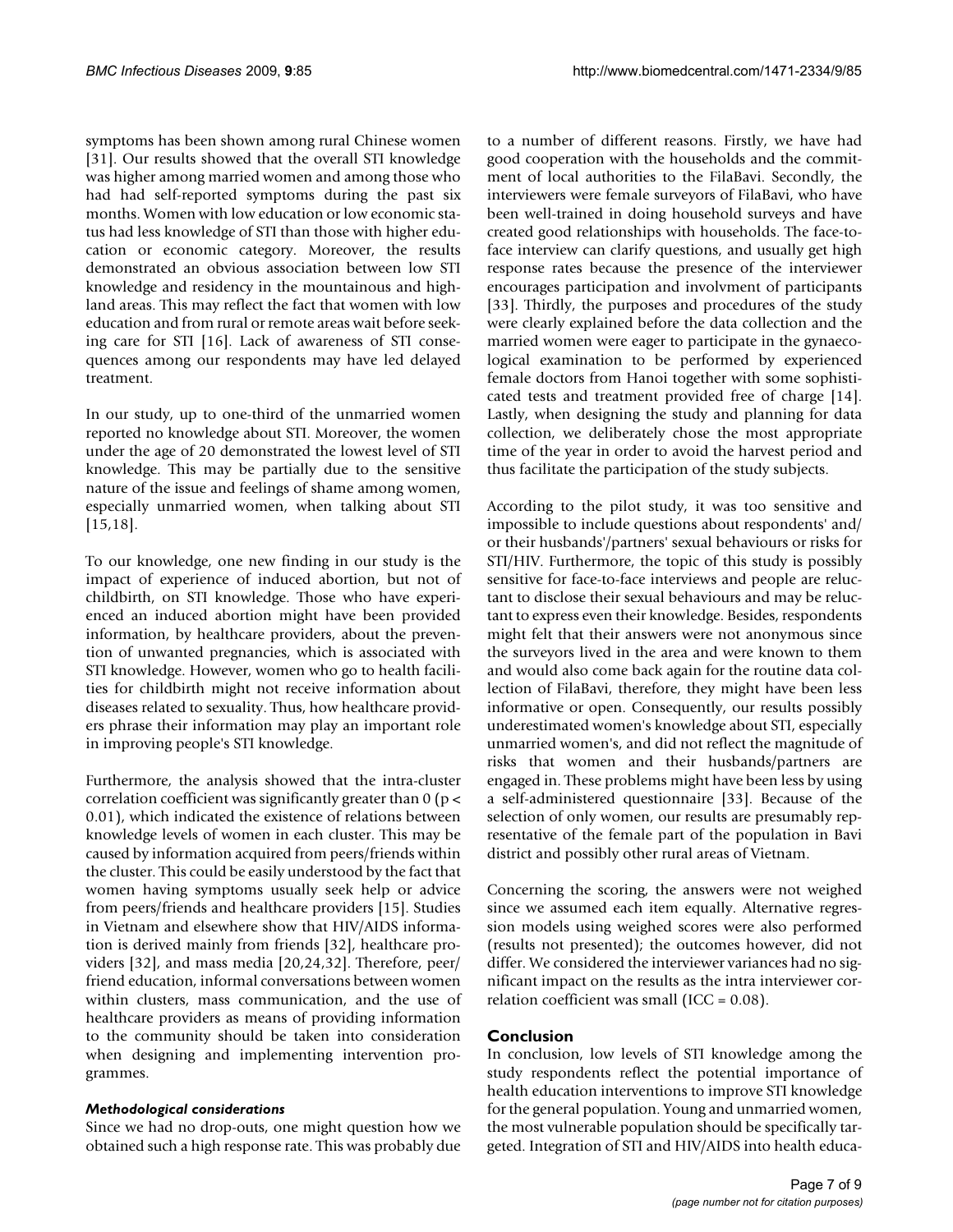tion materials could be considered. Intervention programmes should be diversified and tailor-made for each group. The association between experience of induced abortion and higher level of STI knowledge implies the role of HCPs in health education.

#### **Competing interests**

The authors declare that they have no competing interests.

#### **Authors' contributions**

PTL designed the study, supervised the data collection, performed data analysis, and main writing. CSL, IM and NTKC supported in the study design and the data collection, HDP contributed to the data collection and statistical analysis. All authors read and approved the final manuscript.

#### **Additional material**

#### <span id="page-7-19"></span>**Additional file 1**

*Questionnaire. the questionnaire contains questions regarding respondents' socio-demographic information; experiences related to childbearing; and questions concerning STI knowledge.*

Click here for file

[\[http://www.biomedcentral.com/content/supplementary/1471-](http://www.biomedcentral.com/content/supplementary/1471-2334-9-85-S1.doc) 2334-9-85-S1.doc]

#### **Acknowledgements**

The authors wish to thank all interviewees and interviewers for their participation in the study. Special thanks to FilaBavi's staff for their assistance during the study period. The study was funded by Sida/SAREC, Sweden and Health Systems Research project, Vietnam.

#### **References**

- <span id="page-7-0"></span>1. Mayaud P, Mabey D: **[Approaches to the control of sexually](http://www.ncbi.nlm.nih.gov/entrez/query.fcgi?cmd=Retrieve&db=PubMed&dopt=Abstract&list_uids=15169997) [transmitted infections in developing countries: old problems](http://www.ncbi.nlm.nih.gov/entrez/query.fcgi?cmd=Retrieve&db=PubMed&dopt=Abstract&list_uids=15169997) [and modern challenges.](http://www.ncbi.nlm.nih.gov/entrez/query.fcgi?cmd=Retrieve&db=PubMed&dopt=Abstract&list_uids=15169997)** *Sex Transm Infect* 2004, **80(3):**174-182.
- <span id="page-7-1"></span>2. Fleming DT, Wasserheit JN: **[From epidemiological synergy to](http://www.ncbi.nlm.nih.gov/entrez/query.fcgi?cmd=Retrieve&db=PubMed&dopt=Abstract&list_uids=10448335) [public health policy and practice: the contribution of other](http://www.ncbi.nlm.nih.gov/entrez/query.fcgi?cmd=Retrieve&db=PubMed&dopt=Abstract&list_uids=10448335) sexually transmitted diseases to sexual transmission of HIV [infection.](http://www.ncbi.nlm.nih.gov/entrez/query.fcgi?cmd=Retrieve&db=PubMed&dopt=Abstract&list_uids=10448335)** *Sex Transm Infect* 1999, **75(1):**3-17.
- <span id="page-7-2"></span>3. Wasserheit JN: **The significance and scope of reproductive tract infections among Third World women.** *Int J Gynecol Obstet* 1989:145-168.
- WHO: Global strategy for the prevention and control of sex**ually transmitted infections: 2006–2015. Breaking the chain of transmission.** Geneva: WHO; 2007.
- <span id="page-7-3"></span>5. WHO: **Sexually transmitted and other reproductive tract infections: a guide to essential practice.** Geneva: WHO; 2005.
- <span id="page-7-4"></span>6. Mmbaga EJ, Leyna GH, Mnyika KS, Klepp KI: **[Sexually transmitted](http://www.ncbi.nlm.nih.gov/entrez/query.fcgi?cmd=Retrieve&db=PubMed&dopt=Abstract&list_uids=18283095) [infections knowledge and its impact in the practice of risky](http://www.ncbi.nlm.nih.gov/entrez/query.fcgi?cmd=Retrieve&db=PubMed&dopt=Abstract&list_uids=18283095) sexual behaviours and HIV serostatus: results from rural Kili[manjaro, Tanzania.](http://www.ncbi.nlm.nih.gov/entrez/query.fcgi?cmd=Retrieve&db=PubMed&dopt=Abstract&list_uids=18283095)** *Sex Transm Infect* 2008, **84(3):**224-226.
- <span id="page-7-5"></span>7. Rekart ML: **[Sex in the city: sexual behaviour, societal change,](http://www.ncbi.nlm.nih.gov/entrez/query.fcgi?cmd=Retrieve&db=PubMed&dopt=Abstract&list_uids=12083447) [and STDs in Saigon.](http://www.ncbi.nlm.nih.gov/entrez/query.fcgi?cmd=Retrieve&db=PubMed&dopt=Abstract&list_uids=12083447)** *Sex Transm Infect* 2002, **78(Suppl 1):**i47-54.
- <span id="page-7-6"></span>8. WHO: **[Regional Office for the Western Pacific. Consensus](http://www.ncbi.nlm.nih.gov/entrez/query.fcgi?cmd=Retrieve&db=PubMed&dopt=Abstract&list_uids=2097487) [report on STI, HIV and AIDS epidemiology: Vietnam.](http://www.ncbi.nlm.nih.gov/entrez/query.fcgi?cmd=Retrieve&db=PubMed&dopt=Abstract&list_uids=2097487)** [[http:/](http://www.wpro.who.int/NR/rdonlyres/5E7E8481-C40C-457F-BFBD-FC1D4F9583ED/0/Consensus_Report_VTN_2000.pdf) [/www.wpro.who.int/NR/rdonlyres/5E7E8481-C40C-457F-BFBD-](http://www.wpro.who.int/NR/rdonlyres/5E7E8481-C40C-457F-BFBD-FC1D4F9583ED/0/Consensus_Report_VTN_2000.pdf)[FC1D4F9583ED/0/Consensus\\_Report\\_VTN\\_2000.pdf\]](http://www.wpro.who.int/NR/rdonlyres/5E7E8481-C40C-457F-BFBD-FC1D4F9583ED/0/Consensus_Report_VTN_2000.pdf).
- <span id="page-7-7"></span>9. Chalker J, Chuc NT, Falkenberg T, Do NT, Tomson G: **[STD man](http://www.ncbi.nlm.nih.gov/entrez/query.fcgi?cmd=Retrieve&db=PubMed&dopt=Abstract&list_uids=11026888)[agement by private pharmacies in Hanoi: practice and](http://www.ncbi.nlm.nih.gov/entrez/query.fcgi?cmd=Retrieve&db=PubMed&dopt=Abstract&list_uids=11026888) [knowledge of drug sellers.](http://www.ncbi.nlm.nih.gov/entrez/query.fcgi?cmd=Retrieve&db=PubMed&dopt=Abstract&list_uids=11026888)** *Sex Transm Infect* 2000, **76(4):**299-302.
- <span id="page-7-8"></span>10. United Nations: **Summary of the HIV epidemic in Vietnam.** [[http://www.unaids.org.vn/facts/docs/](http://www.unaids.org.vn/facts/docs/key_messages_sep_2006_e.pdf) [key\\_messages\\_sep\\_2006\\_e.pdf\]](http://www.unaids.org.vn/facts/docs/key_messages_sep_2006_e.pdf).
- <span id="page-7-9"></span>11. Nguyen VT, Nguyen TL, Nguyen DH, Le TT, Vo TT, Cao TB, O'Farrell N: **[Sexually transmitted infections in female sex workers](http://www.ncbi.nlm.nih.gov/entrez/query.fcgi?cmd=Retrieve&db=PubMed&dopt=Abstract&list_uids=16118603) [in five border provinces of Vietnam.](http://www.ncbi.nlm.nih.gov/entrez/query.fcgi?cmd=Retrieve&db=PubMed&dopt=Abstract&list_uids=16118603)** *Sex Transm Dis* 2005, **32(9):**550-556.
- 12. Thuong NV, Nhung VT, Nghia KV, Tram LT, O'Farrell N: **[HIV in](http://www.ncbi.nlm.nih.gov/entrez/query.fcgi?cmd=Retrieve&db=PubMed&dopt=Abstract&list_uids=16326850) [female sex workers in five border provinces of Vietnam.](http://www.ncbi.nlm.nih.gov/entrez/query.fcgi?cmd=Retrieve&db=PubMed&dopt=Abstract&list_uids=16326850)** *Sex Transm Infect* 2005, **81(6):**477-479.
- <span id="page-7-10"></span>13. Ministry of Health: **Results from the HIV/STI Integrated Biological and Behavioral Surveillence (IBBS) in Vietnam 2005– 2006. Ministry of Health, Vietnam.** [\[http://www.fhi.org/en/HIV](http://www.fhi.org/en/HIVAIDS/pub/survreports/res_IBBS_2005-6_Vietnam.htm) [AIDS/pub/survreports/res\\_IBBS\\_2005-6\\_Vietnam.htm](http://www.fhi.org/en/HIVAIDS/pub/survreports/res_IBBS_2005-6_Vietnam.htm)].
- <span id="page-7-11"></span>14. Lan PT, Lundborg CS, Phuc HD, Sihavong A, Unemo M, Chuc NT, Khang TH, Mogren I: **[Reproductive tract infections including](http://www.ncbi.nlm.nih.gov/entrez/query.fcgi?cmd=Retrieve&db=PubMed&dopt=Abstract&list_uids=18003708) [sexually transmitted infections: a population-based study of](http://www.ncbi.nlm.nih.gov/entrez/query.fcgi?cmd=Retrieve&db=PubMed&dopt=Abstract&list_uids=18003708) [women of reproductive age in a rural district of Vietnam.](http://www.ncbi.nlm.nih.gov/entrez/query.fcgi?cmd=Retrieve&db=PubMed&dopt=Abstract&list_uids=18003708)** *Sex Transm Infect* 2008, **84(2):**126-132.
- <span id="page-7-12"></span>15. Lan PT, Faxelid E, Chuc NT, Mogren I, Lundborg CS: **[Perceptions](http://www.ncbi.nlm.nih.gov/entrez/query.fcgi?cmd=Retrieve&db=PubMed&dopt=Abstract&list_uids=18191494) [and attitudes in relation to reproductive tract infections](http://www.ncbi.nlm.nih.gov/entrez/query.fcgi?cmd=Retrieve&db=PubMed&dopt=Abstract&list_uids=18191494) including sexually transmitted infections in rural Vietnam: A [qualitative study.](http://www.ncbi.nlm.nih.gov/entrez/query.fcgi?cmd=Retrieve&db=PubMed&dopt=Abstract&list_uids=18191494)** *Health Policy* 2008, **86(2–3):**308-317.
- <span id="page-7-13"></span>16. Thi Thu H, Ziersch A, Hart G: **[Healthcare-seeking behaviours](http://www.ncbi.nlm.nih.gov/entrez/query.fcgi?cmd=Retrieve&db=PubMed&dopt=Abstract&list_uids=17314126) [for sexually transmitted infections among women attending](http://www.ncbi.nlm.nih.gov/entrez/query.fcgi?cmd=Retrieve&db=PubMed&dopt=Abstract&list_uids=17314126) the National Institute of Dermatology and Venereology in [Vietnam.](http://www.ncbi.nlm.nih.gov/entrez/query.fcgi?cmd=Retrieve&db=PubMed&dopt=Abstract&list_uids=17314126)** *Sex Transm Infect* 2007, **83(5):**406-410.
- <span id="page-7-14"></span>17. UNFPA: **Research on reproductive health in Vietnam. A review for the period 2000–2005.** *Hanoi, Vietnam* 2007.
- <span id="page-7-15"></span>18. Nguyen HN, Liamputtong P, Murphy G: **[Knowledge of contracep](http://www.ncbi.nlm.nih.gov/entrez/query.fcgi?cmd=Retrieve&db=PubMed&dopt=Abstract&list_uids=16877291)[tives and sexually transmitted diseases and contraceptive](http://www.ncbi.nlm.nih.gov/entrez/query.fcgi?cmd=Retrieve&db=PubMed&dopt=Abstract&list_uids=16877291) practices amongst young people in Ho Chi Minh City, Viet[nam.](http://www.ncbi.nlm.nih.gov/entrez/query.fcgi?cmd=Retrieve&db=PubMed&dopt=Abstract&list_uids=16877291)** *Health Care Women Int* 2006, **27(5):**399-417.
- <span id="page-7-16"></span>19. Binh NTH, Gardner M, Elias C: **Perceptions of morbidity related to reproductive tract infection among women in two rural communities of Ninh Binh Province, Vietnam.** *Culture, Health & Sexuality* 2002, **4:**153-171.
- <span id="page-7-17"></span>20. Ngo AD, Ratliff EA, McCurdy SA, Ross MW, Markham C, Pham HT: **[Health-seeking behaviour for sexually transmitted infections](http://www.ncbi.nlm.nih.gov/entrez/query.fcgi?cmd=Retrieve&db=PubMed&dopt=Abstract&list_uids=17712691) [and HIV testing among female sex workers in Vietnam.](http://www.ncbi.nlm.nih.gov/entrez/query.fcgi?cmd=Retrieve&db=PubMed&dopt=Abstract&list_uids=17712691)** *AIDS Care* 2007, **19(7):**878-887.
- <span id="page-7-18"></span>21. Nguyen TKC, Diwan VK: **FilaBavi, a demographic surveillance site, an epidemiological field laboratory in Vietnam.** *Scandinavian Journal of Public Health* 2003, **31:**3-7.
- <span id="page-7-20"></span>22. Go VF, Quan VM, Chung A, Zenilman J, Hanh VT, Celentano D: **[Gen](http://www.ncbi.nlm.nih.gov/entrez/query.fcgi?cmd=Retrieve&db=PubMed&dopt=Abstract&list_uids=12144153)[der gaps, gender traps: sexual identity and vulnerability to](http://www.ncbi.nlm.nih.gov/entrez/query.fcgi?cmd=Retrieve&db=PubMed&dopt=Abstract&list_uids=12144153) [sexually transmitted diseases among women in Vietnam.](http://www.ncbi.nlm.nih.gov/entrez/query.fcgi?cmd=Retrieve&db=PubMed&dopt=Abstract&list_uids=12144153)** *Soc Sci Med* 2002, **55(3):**467-481.
- <span id="page-7-21"></span>23. WHO: **Global strategy for the prevention and control of sexually transmitted infections: 2006–2015: breaking the chain of transmission.** Geneva: WHO; 2007.
- <span id="page-7-22"></span>24. Bui TD, Pham CK, Pham TH, Hoang LT, Nguyen TV, Vu TQ, Detels R: **[Cross-sectional study of sexual behaviour and knowledge](http://www.ncbi.nlm.nih.gov/entrez/query.fcgi?cmd=Retrieve&db=PubMed&dopt=Abstract&list_uids=11217661) [about HIV among urban, rural, and minority residents in](http://www.ncbi.nlm.nih.gov/entrez/query.fcgi?cmd=Retrieve&db=PubMed&dopt=Abstract&list_uids=11217661) [Viet Nam.](http://www.ncbi.nlm.nih.gov/entrez/query.fcgi?cmd=Retrieve&db=PubMed&dopt=Abstract&list_uids=11217661)** *Bull World Health Organ* 2001, **79(1):**15-21.
- <span id="page-7-23"></span>25. McManus A, Dhar L: **[Study of knowledge, perception and atti](http://www.ncbi.nlm.nih.gov/entrez/query.fcgi?cmd=Retrieve&db=PubMed&dopt=Abstract&list_uids=18647417)[tude of adolescent girls towards STIs/HIV, safer sex and sex](http://www.ncbi.nlm.nih.gov/entrez/query.fcgi?cmd=Retrieve&db=PubMed&dopt=Abstract&list_uids=18647417) education: (a cross sectional survey of urban adolescent [school girls in South Delhi, India\).](http://www.ncbi.nlm.nih.gov/entrez/query.fcgi?cmd=Retrieve&db=PubMed&dopt=Abstract&list_uids=18647417)** *BMC Women's Health* 2008, **8:**12.
- <span id="page-7-24"></span>26. Vinh DT, Raguin GL, Thebaud Y, Semaille C, Tri LD: **[Knowledge,](http://www.ncbi.nlm.nih.gov/entrez/query.fcgi?cmd=Retrieve&db=PubMed&dopt=Abstract&list_uids=12974561) [attitudes, belief and practice related to HIV/AIDS among](http://www.ncbi.nlm.nih.gov/entrez/query.fcgi?cmd=Retrieve&db=PubMed&dopt=Abstract&list_uids=12974561) [young people in Ho Chi Minh City, Vietnam.](http://www.ncbi.nlm.nih.gov/entrez/query.fcgi?cmd=Retrieve&db=PubMed&dopt=Abstract&list_uids=12974561)** *Eur J Epidemiol* 2003, **18(8):**835-836.
- <span id="page-7-25"></span>27. Nguyen TH, Nguyen TL, Trinh QH: **[HIV/AIDS epidemics in Viet](http://www.ncbi.nlm.nih.gov/entrez/query.fcgi?cmd=Retrieve&db=PubMed&dopt=Abstract&list_uids=15262572)[nam: evolution and responses.](http://www.ncbi.nlm.nih.gov/entrez/query.fcgi?cmd=Retrieve&db=PubMed&dopt=Abstract&list_uids=15262572)** *AIDS Educ Prev* 2004, **16(3 Suppl A):**137-154.
- <span id="page-7-26"></span>28. Grulich AE, de Visser RO, Smith AM, Rissel CE, Richters J: **[Sex in](http://www.ncbi.nlm.nih.gov/entrez/query.fcgi?cmd=Retrieve&db=PubMed&dopt=Abstract&list_uids=14696716) [Australia: knowledge about sexually transmissible infections](http://www.ncbi.nlm.nih.gov/entrez/query.fcgi?cmd=Retrieve&db=PubMed&dopt=Abstract&list_uids=14696716) and blood-borne viruses in a representative sample of adults.** *Aust N Z J Public Health* 2003, **27(2):**230-233.
- <span id="page-7-27"></span>29. Lim MS, Hellard ME, Aitken CK, Hocking JS: **[Sexual-risk behaviour,](http://www.ncbi.nlm.nih.gov/entrez/query.fcgi?cmd=Retrieve&db=PubMed&dopt=Abstract&list_uids=17382039) [self-perceived risk and knowledge of sexually transmissible](http://www.ncbi.nlm.nih.gov/entrez/query.fcgi?cmd=Retrieve&db=PubMed&dopt=Abstract&list_uids=17382039) infections among young Australians attending a music festi[val.](http://www.ncbi.nlm.nih.gov/entrez/query.fcgi?cmd=Retrieve&db=PubMed&dopt=Abstract&list_uids=17382039)** *Sex Health* 2007, **4(1):**51-56.